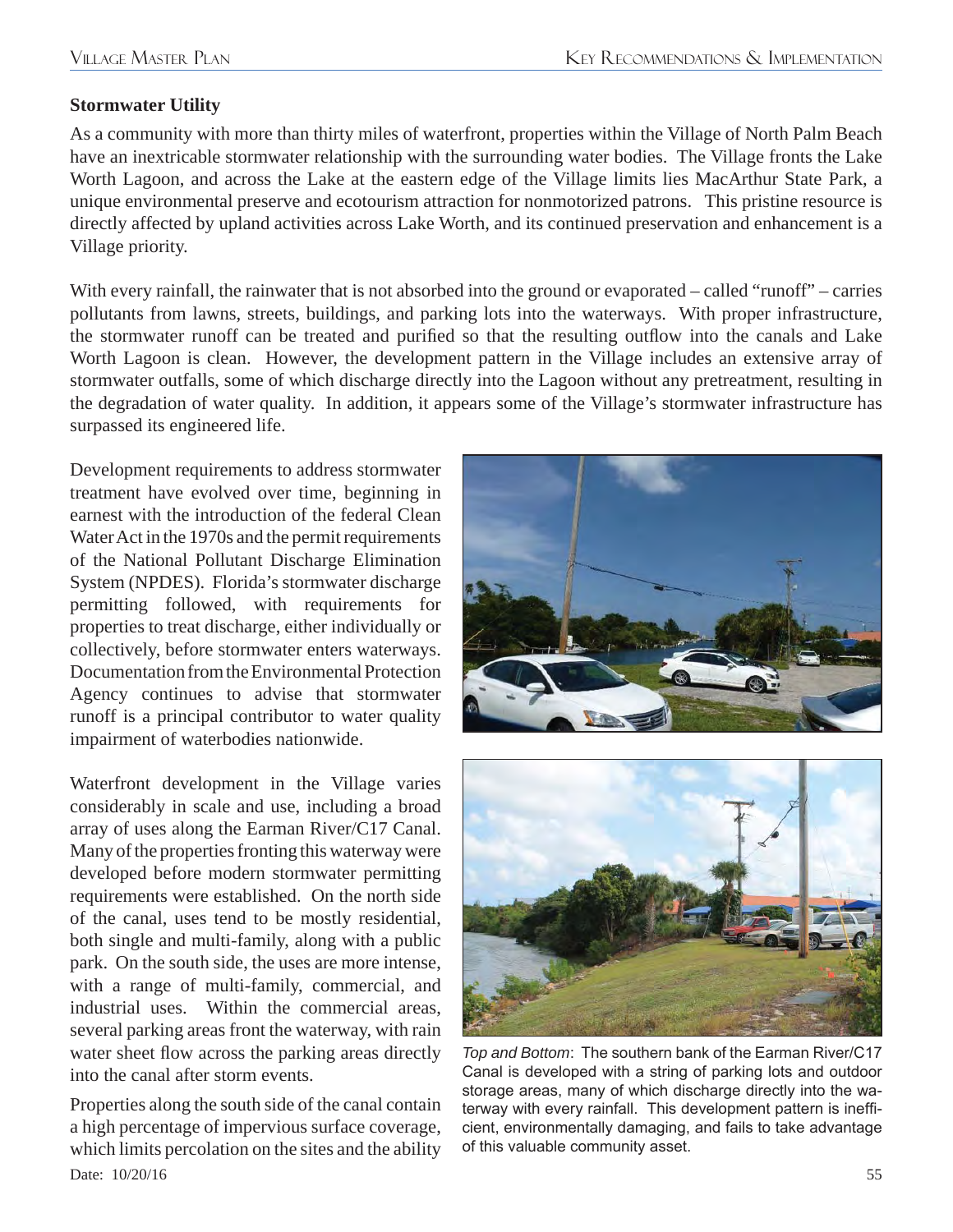to pretreat stormwater prior to discharge. There is also a variation in the topography of properties along the waterway, wherein some parcels drain onto their neighbors. These conditions are especially challenging to retrofit on smaller parcels that have insufficient land area either for retention or exfiltration, effectively stalling redevelopment opportunities as these sites cannot meet modern requirements. Redevelopment projects are also required to comply with the Village's landscaping requirements, which often require the removal of existing paving and the installation of landscape materials. Parking requirements should be evaluated so that they are not inadvertently creating a disincentive for reducing impervious surfaces and limiting redevelopment. The Village's code requires the installation of curbing around landscaping, which prevents stormwater collection; the Village has identified the benefit of channels and inlets through curbs to enable stormwater to percolate.

Addressing the Village's stormwater requirements to improve the health of the Lake Worth Lagoon and its connected ecosystems could require extensive infrastructure improvements. While some municipalities fund these activities through general revenues, other options, such as the establishment of a stormwater utility, may prove beneficial to the Village as it seeks to implement the master plan. Similar to utilities for other



*Image Source*: UF Institute for Agricultural Sciences



*Image Source*: Liquid Waste Solutions

*Top and Bottom:* Creative storm water treatment, such as rain gardens (top) and baffle boxes (bottom) can improve storm water discharges, improving water quality and environmental conditions.

infrastructure programs, a stormwater utility exists as a stand-alone service unit within a municipal government, generating revenues through fees for the services it provides. Depending on the structure desired by the parent municipality, a stormwater utility can be responsible for funding the operations, construction, and maintenance of stormwater management devices, stormwater system planning, and management. User fees and revenues from stormwater collections are deposited into a separate fund that may only be used for stormwater services.

For developed communities seeking infill development and redevelopment like the Village, stormwater utilities are especially useful to assist in master stormwater assessments and planning. While stormwater discharge can be treated on a site-by-site basis, often treatment is more effective on a larger scale, aggregated system. By aggregating stormwater treatment within a district or community, a stormwater utility can advance creative treatment techniques, such as rain gardens or baffle boxes that would be cost prohibitive on a site-by-site basis.

It appears the stormwater from Northlake Boulevard also discharges directly into the Earman River/C17 canal through underground east/west pipes. Although this discharge is untreated in the current condition, baffle boxes or other treatment infrastructure could be installed to improve the quality of this discharge as well.

Given the existing development pattern along the